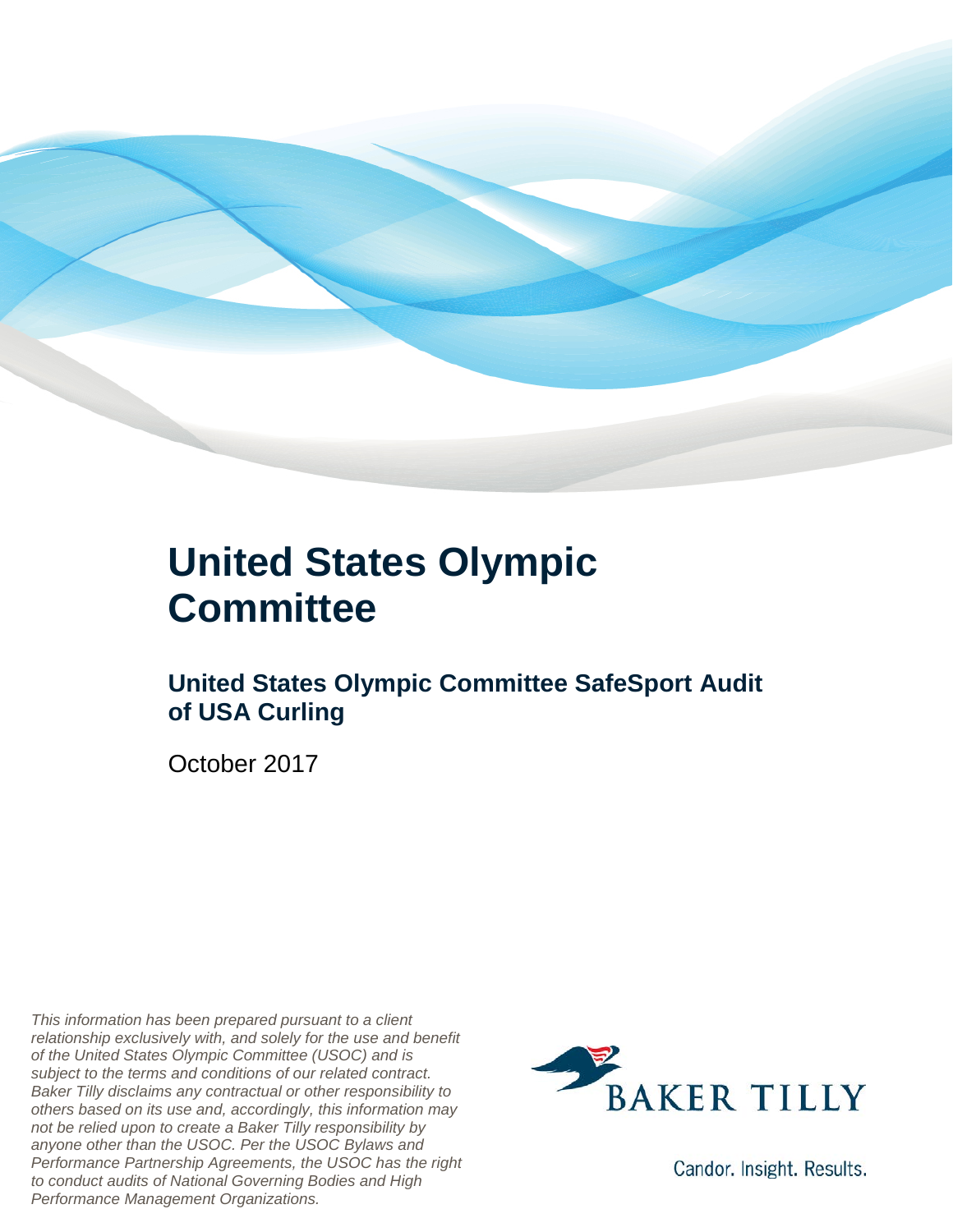

Candor. Insight. Results.

#### UNITED STATES OLYMPIC COMMITTEE SAFESPORT AUDIT OF USA **Contents**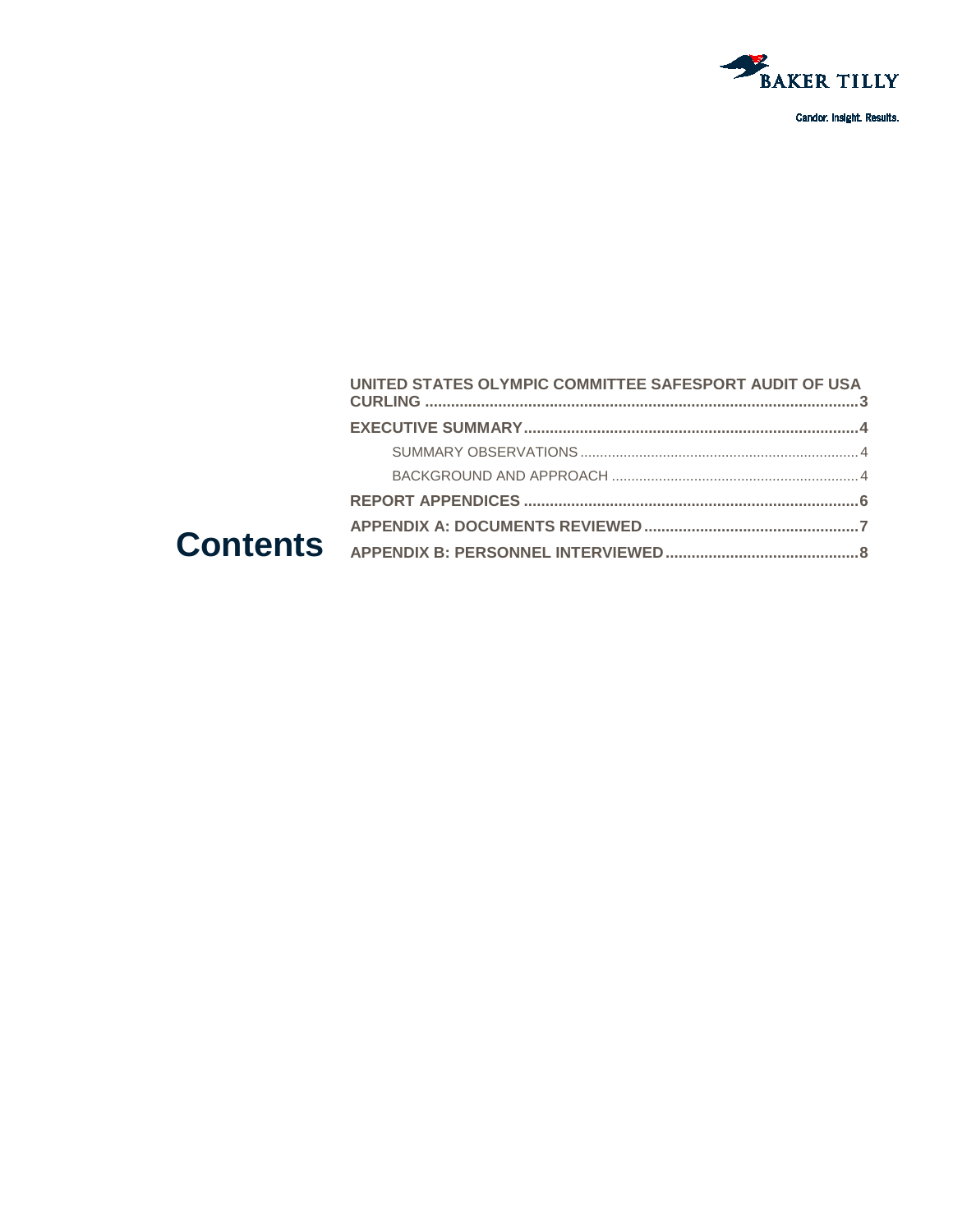

## <span id="page-2-0"></span>**United States Olympic Committee SafeSport Audit of USA Curling**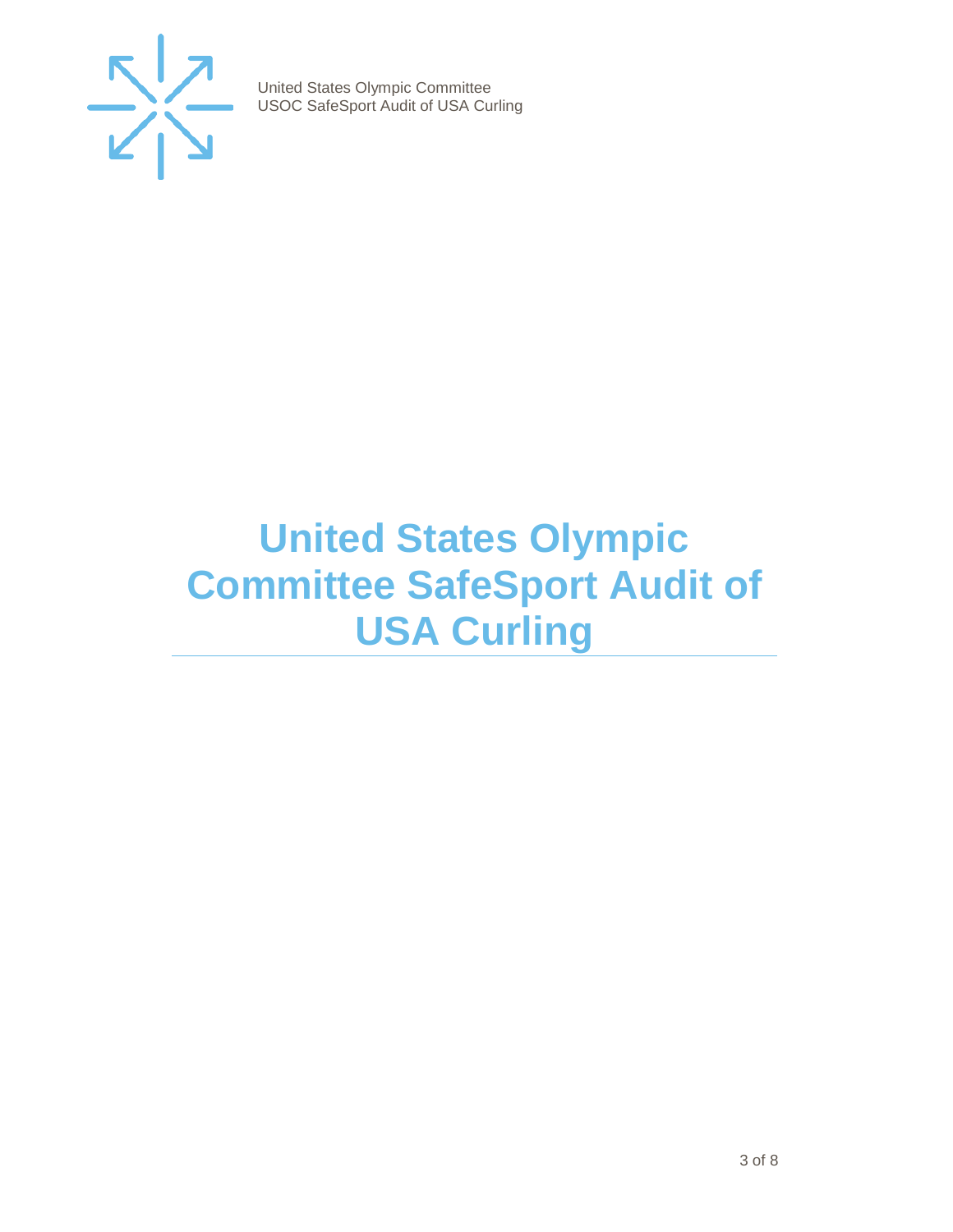

-

United States Olympic Committee USOC SafeSport Audit of USA Curling

## **Executive Summary**

#### <span id="page-3-1"></span><span id="page-3-0"></span>**Summary Observations**

It shall be the policy of the United States Olympic Committee (USOC) that each National Governing Body (NGBs) adopt a Minimum Standards Policy for Athlete Safety Programs (Athlete Safety Standards) by December 31, 2013[1](#page-3-3).

Based on this review of USA Curling's SafeSport-related documentation and administrative materials, USA Curling's policies and procedures met the requirements of the Athlete Safety Standards. Therefore, there were no observations noted during this audit.

#### <span id="page-3-2"></span>**Background and Approach**

USOC engaged Baker Tilly Virchow Krause (Baker Tilly), to assist the USOC in the completion of SafeSport audits, to assess compliance with SafeSport policies and procedures at the USOC and all of its NGBs and High Performance Management Organizations (HPMOs).

Baker Tilly performed a review of USA Curling to evaluate compliance with the Athlete Safety Standards. The following activities were performed for this review of USA Curling:

- > Developed and executed an audit program that included:
	- Holding a virtual entrance meeting to discuss and document USA Curling's SafeSport program and processes.
	- Selecting a sample of 10 from the required individuals to ensure a background check was performed and education and training was completed. See **Appendix A** for a list of documents reviewed.
	- Reviewing USA Curling's athlete safety policy and determining whether the following was addressed:
		- Required misconduct is prohibited and defined;
		- **Reporting procedures are documented; and**
		- **The grievance process is documented and complies with** Athlete Safety Standards.
	- Identifying which individuals are required to undergo a criminal background check and complete education and training.
- Conducted a virtual exit meeting, if requested, following delivery of the draft report, to discuss audit findings and recommendation(s) with USA Curling. See **Appendix B** for a list of individuals interviewed.

<span id="page-3-3"></span><sup>1</sup> Effective June 20, 2017 the USOC replaced the Athlete Safety Standards with the NGB Athlete Safety Policy. Due to the timing of this audit, fieldwork was performed in accordance with the Athlete Safety Standards.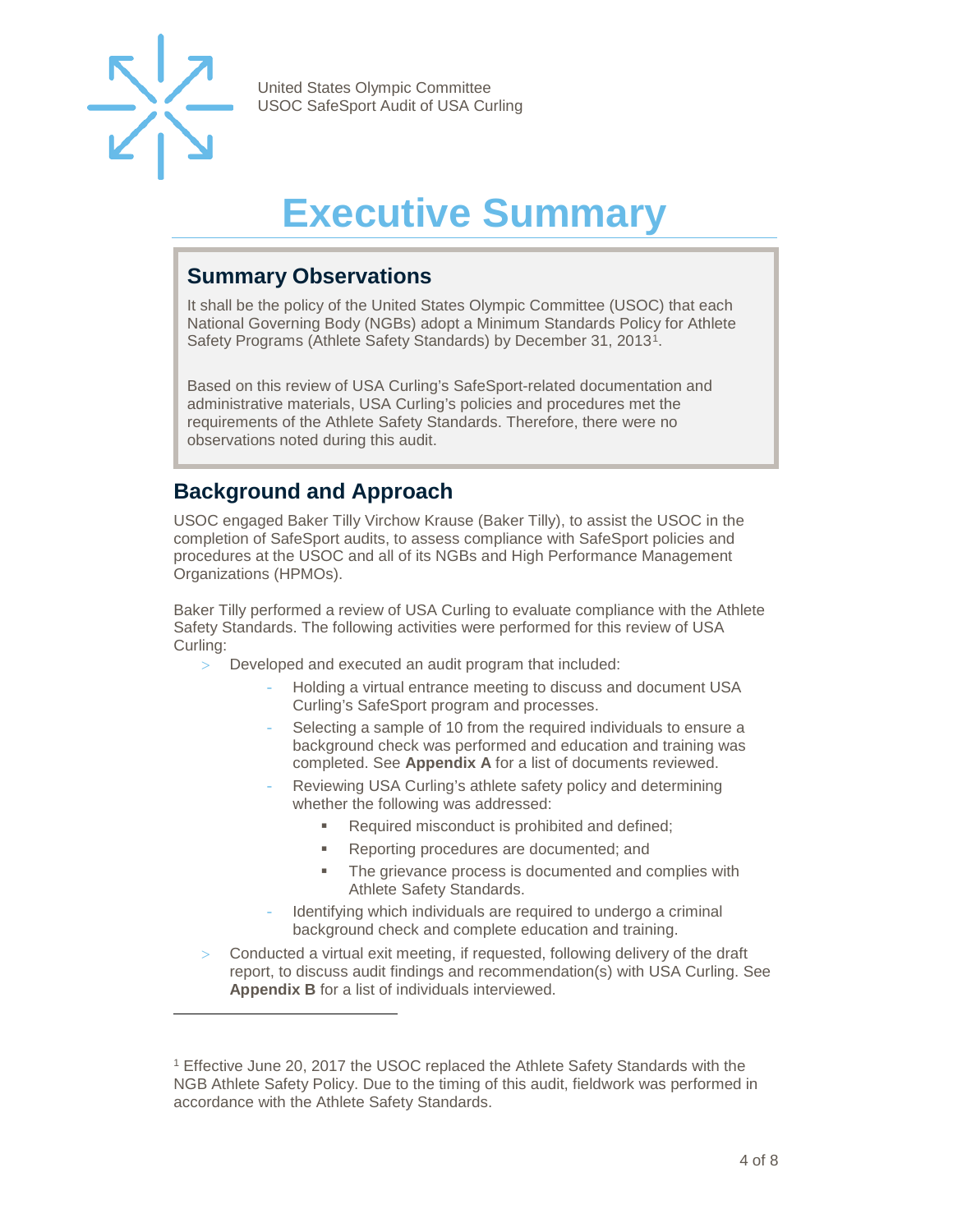

> Identified specific observations and recommendations regarding opportunities to enhance compliance with Athlete Safety Standards. Observations include the following attributes: criteria, condition, cause, effect and recommendation, as set out in the International Professional Practices Framework (IPPF) Standards and Practice Advisory 2410-1.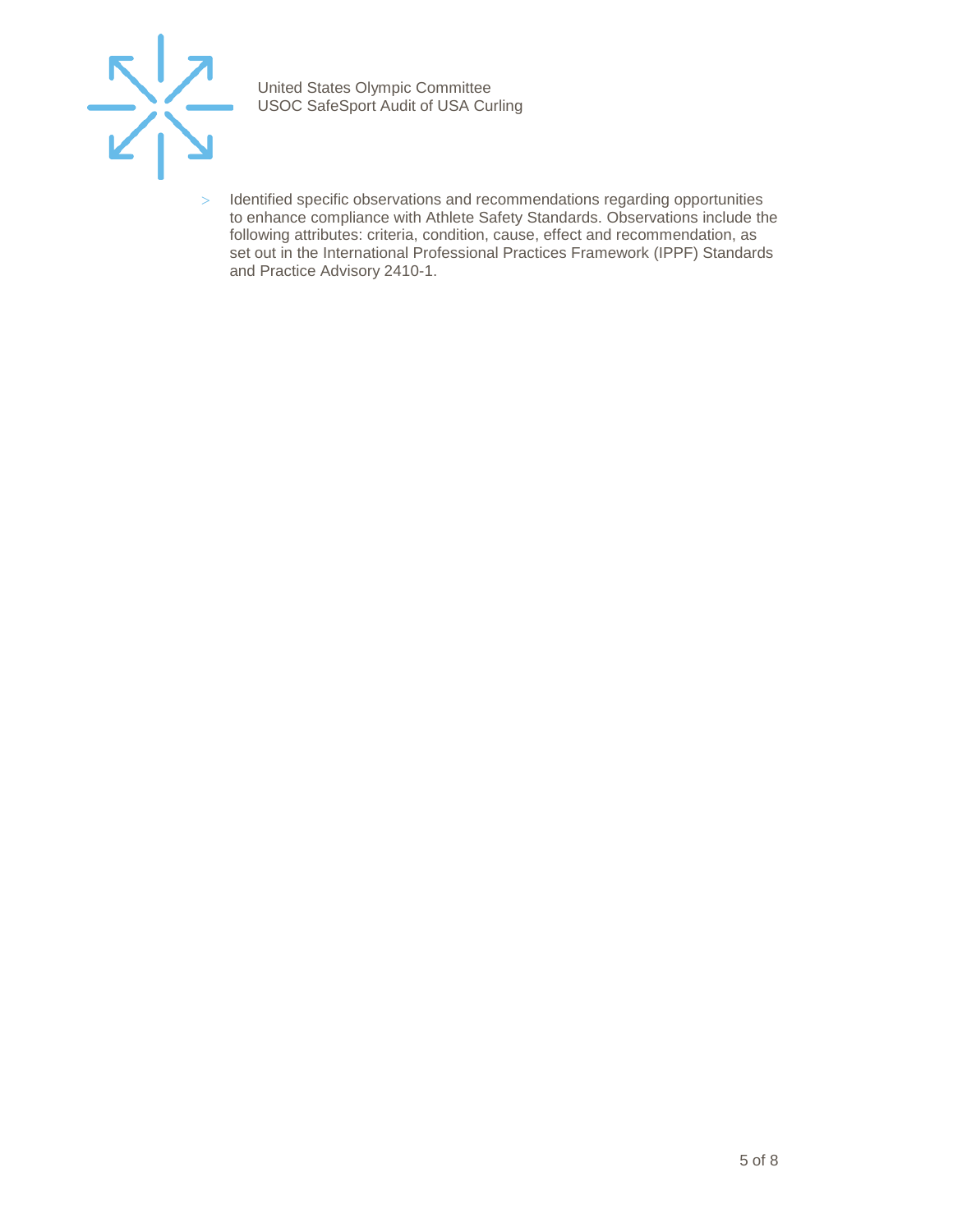

# <span id="page-5-0"></span>**Report Appendices**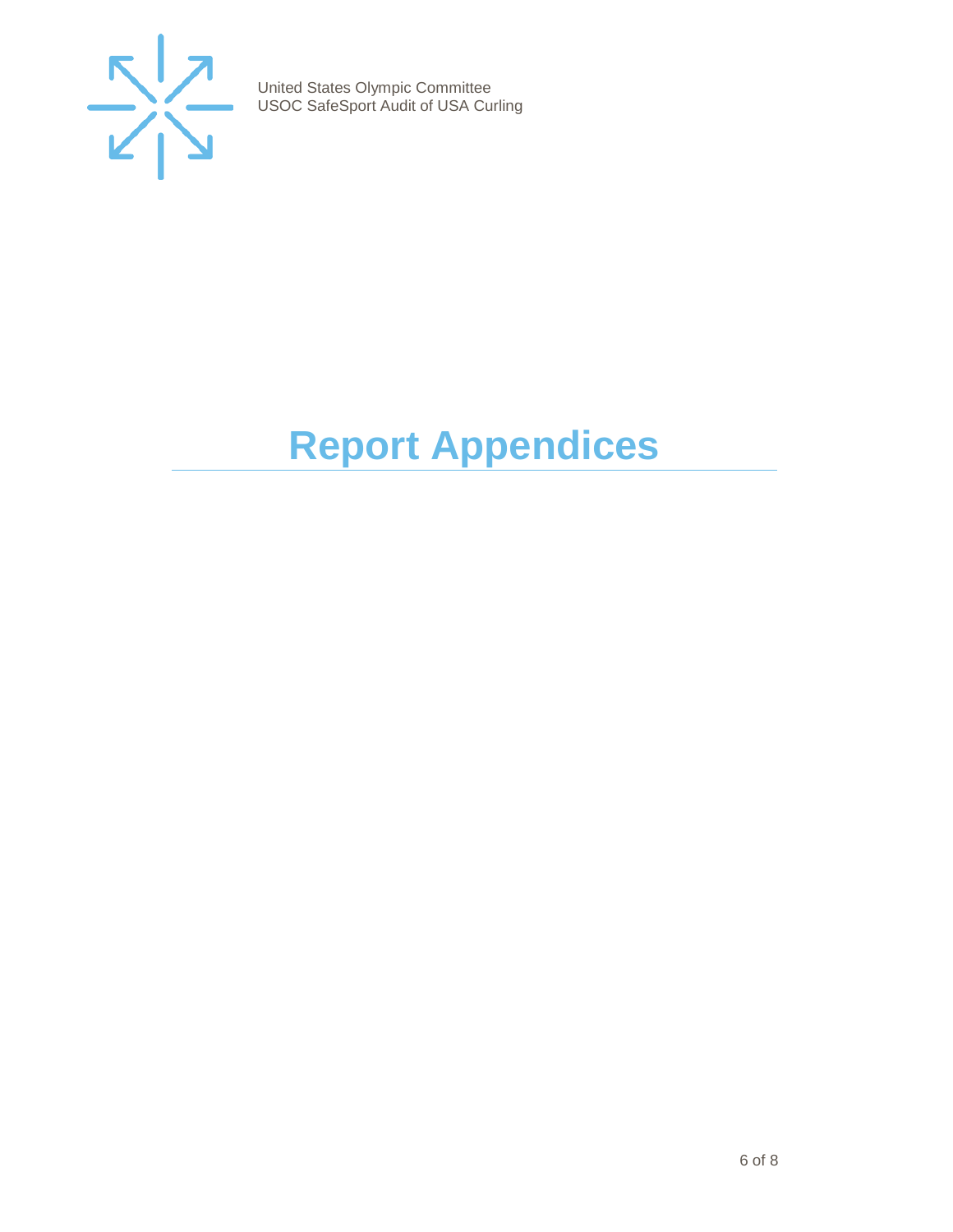

## <span id="page-6-0"></span>**Appendix A: Documents Reviewed**

We reviewed the following documents:

- > Athlete Safety Standards Program Questionnaire
- > Population listing of "required individuals" (i.e., covered individuals required to undergo background check and training)
- > USA Curling SafeSport Handbook (Revised April 2017)
- > USA Curling Summarized Tracking Feature
- > USA Curling By-Laws (Revised April 2016)